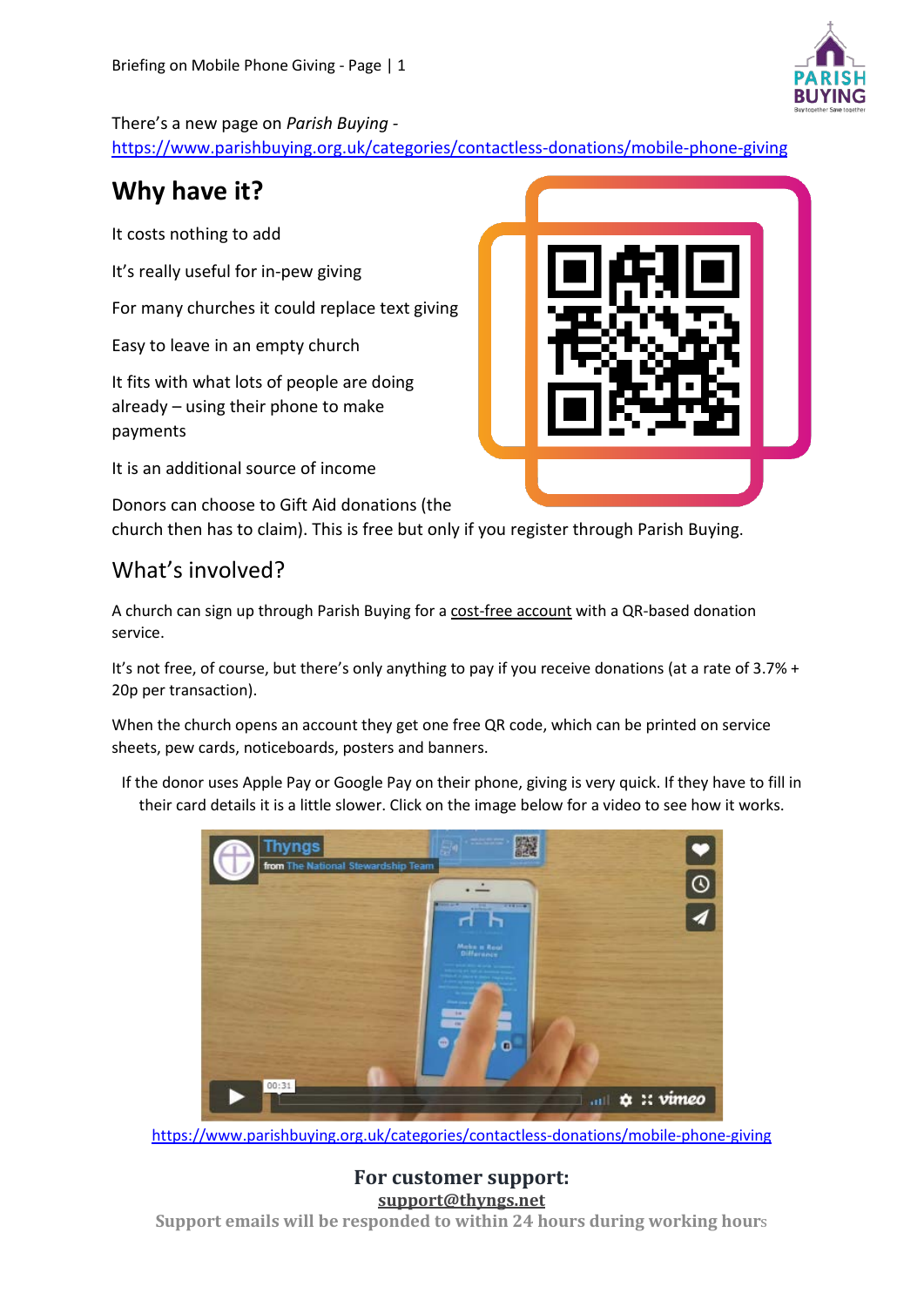

The web page content is below:

# Contactless giving for mobile phone users

Here's an inexpensive, versatile, and easy set-up option to start accepting contactless donations from smartphone users in your church. A QR code is a unique code made up of small black and white squares that can be read by the camera or a QR code reader on a smartphone. It can be printed onto anything that you print on paper, such as a pew card, an order of service, parish magazine, poster, banner or card.



## Download your unique QR code

In order to download a QR code for your church you will need to apply for your code, to do this you will need to login or register with Parish Buying, see the bottom of the page. You will be asked to fill out a short form, for this you will need a valid email address.

## How to set up your donations page

**To set up your donations page you will be taken through a short series of steps, you will need to:**

<https://www.parishbuying.org.uk/categories/contactless-donations/mobile-phone-giving>

**For customer support: [support@thyngs.net](mailto:support@thyngs.net) Support emails will be responded to within 24 hours during working hour**s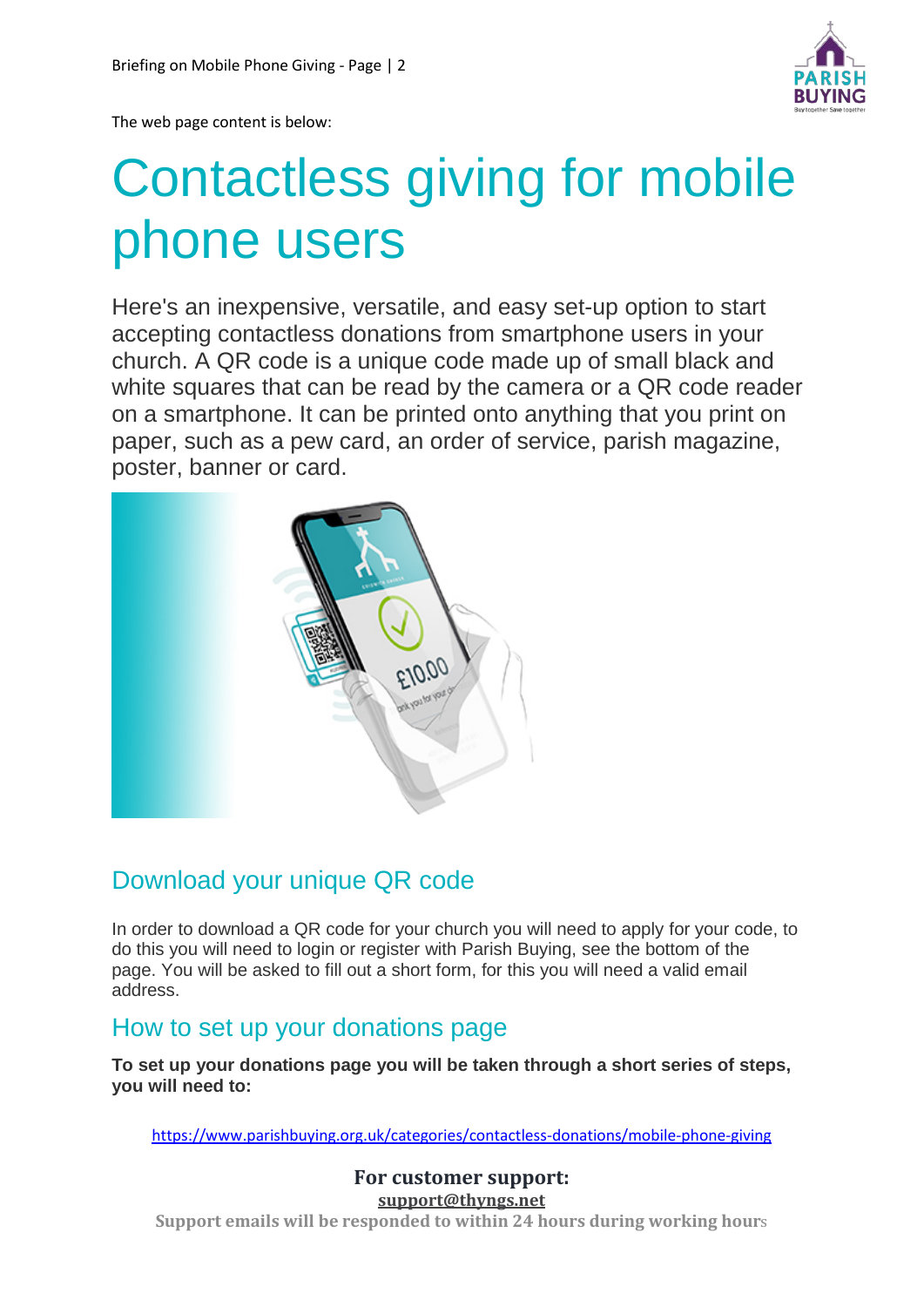

- Input your contact details, including a valid email address.
- Upload an image for your donations page, this can be a picture of your church or whatever you like and have permission to use.
- Give your page a title and write some short text about what you are raising money for, and add your suggested donation values.
- All payments are processed by Stripe, so you will need to register an account with them – but don't worry that's all dealt with during the registration. You will need to have your church's bank account details to hand.

You will then be taken back to the Thyngs website, a message will appear saying that two emails have been sent to your inbox, one from Stripe to verify your account, and one from Thyngs containing the zip file with your unique QR code and an instructions document.

#### **For someone to make a donation from a QR code they will need to:**

- Open the camera app or QR code reader on their smart phone to scan the QR code
- Select the amount they wish to donate from your price points, or select their own amount
- Choose how they wish to pay with GooglePay, Apple pay or their credit card options may vary from phone to phone
- Once the payment has gone through, they will receive confirmation that the payment has been made
- They will be asked if they want to make a Gift Aid donation

#### **\*For a donation to be made there needs to be connectivity available.**

## QR codes and Android devices

Not all phone cameras can read QR codes, this is less of an issue with iPhones than Android phones. If the phone's camera doesn't read the QR code then the User may have to go to 'Settings' and enable QR code scanning, or use the QR reader in their Facebook, Twitter or Pinterest apps. If this isn't an option for the User then they will need to download a third-party QR code reader app, which can be found in the Google app store.



<https://www.parishbuying.org.uk/categories/contactless-donations/mobile-phone-giving>

#### **For customer support: [support@thyngs.net](mailto:support@thyngs.net) Support emails will be responded to within 24 hours during working hour**s